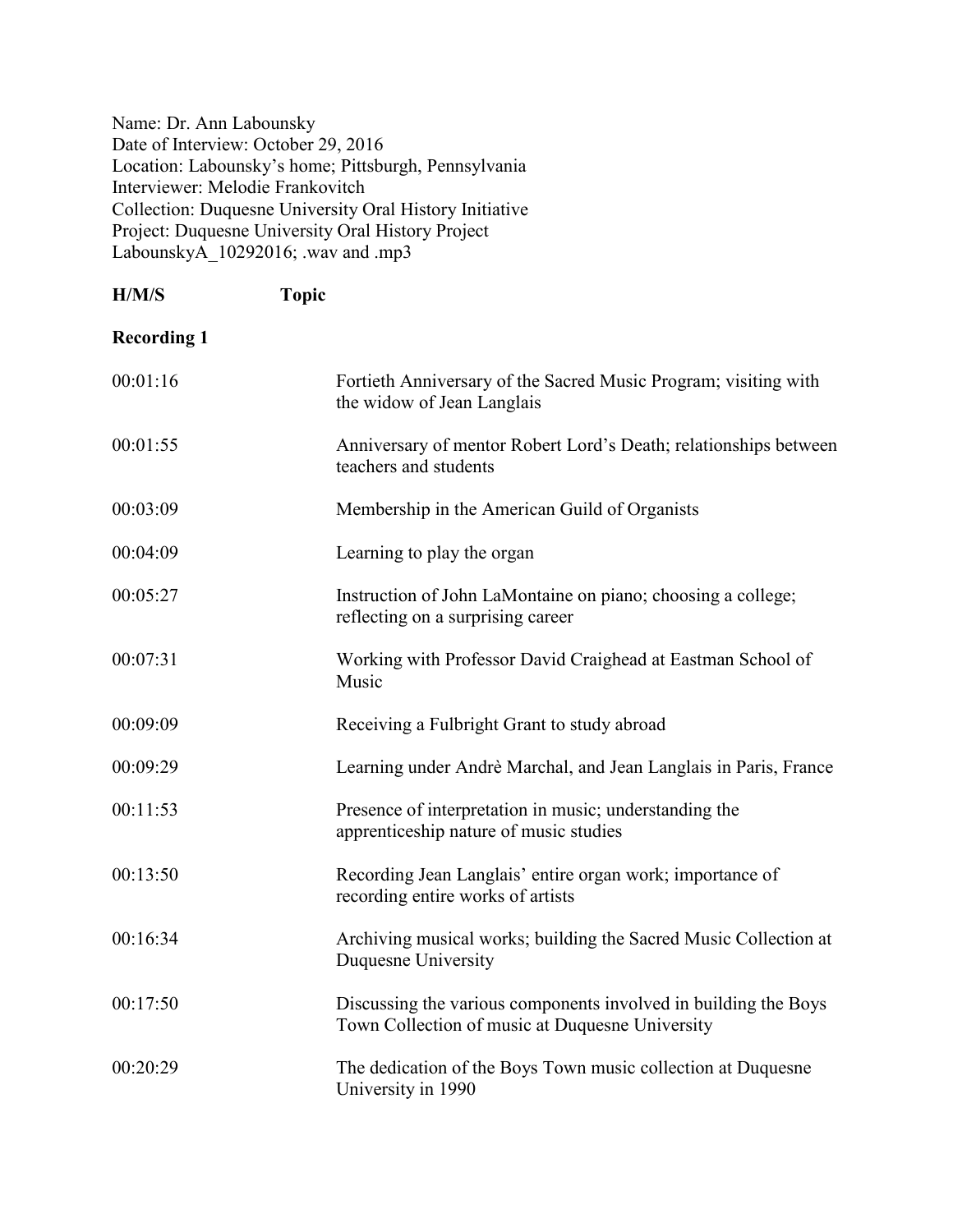| 00:21:45 | Describing Langlais' honorary degree from Duquesne University                                                                                         |
|----------|-------------------------------------------------------------------------------------------------------------------------------------------------------|
| 00:22:39 | Working with the Sacred Music Program at the University of<br>Michigan                                                                                |
| 00:23:09 | Describing her husband's studies at the University of Michigan<br>and prior                                                                           |
| 00:24:26 | Meeting husband at Marilyn Mason's studio                                                                                                             |
| 00:24:58 | Describing her husband's singing voice; Frankovitch describing<br>her father's singing voice                                                          |
| 00:27:32 | Moving from Long Island. New York to Pittsburgh, Pennsylvania;<br>working at Brentwood Presbyterian Church                                            |
| 00:29:17 | Being invited to teach at Duquesne University                                                                                                         |
| 00:31:10 | Establishing the Sacred Music Program at Duquesne University;<br>describing the Sacred Music Program curriculum for students                          |
| 00:34:29 | Discussing the involvement of students in a congregation and its<br>impact on their studies; learning how to teach students in an<br>academic setting |
| 00:37:09 | Role of the organist in the worship service; relationship between<br>choir director and organist in worship services                                  |
| 00:39:53 | Writing Jean Langlais' biography                                                                                                                      |
| 00:40:44 | Requirements for teaching today; receiving her Doctorate degree<br>from the University of Pittsburgh                                                  |
| 00:44:05 | Working at the Boys Town summer workshop                                                                                                              |
| 00:47:44 | Finding a repository for the Boys Town Collection                                                                                                     |
| 00:50:22 | Work of Casper and Paul Koch; describing the organ at St. Paul's<br>Cathedral in Oakland                                                              |
| 00:52:11 | Describing the Heinz Chapel organ                                                                                                                     |
| 00:53:33 | Describing her favorite musical pieces to play                                                                                                        |
| 00:55:23 | Memorable experiences of Duquesne's Sacred Music Program                                                                                              |